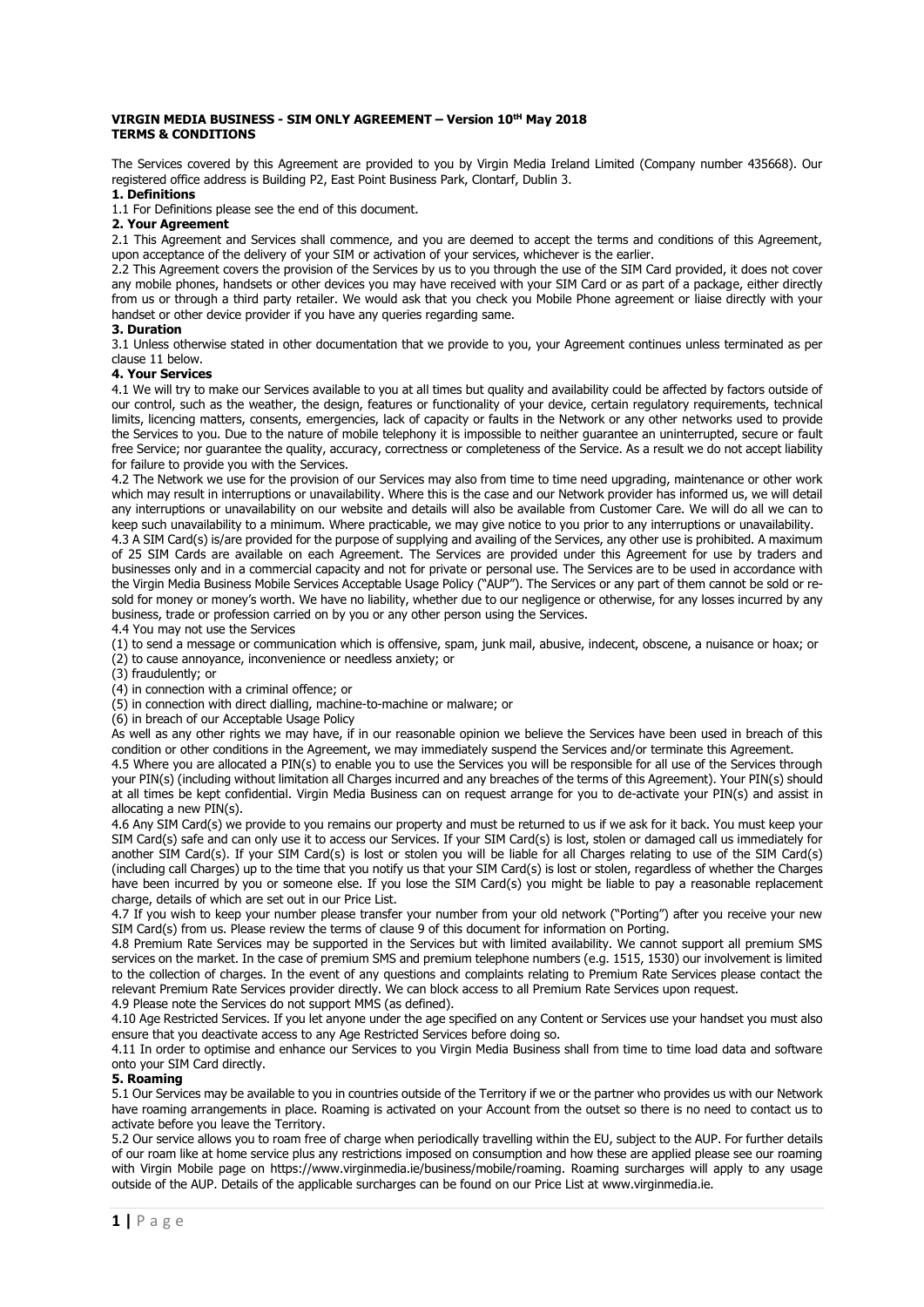5.3 Roaming outside of the EU will incur additional charges, please ensure that you refer to our Price List on www.virginmedia.ie for further details. Any additional terms and conditions which apply to Roaming are available on our Price List.

5.4 Mobile networks outside of Territory may be limited by quality and coverage and not all services may be available while you are abroad. An uninterrupted, secure or fault free Service, quality, accuracy, correctness or completeness of the Service while Roaming is therefore not guaranteed.

5.5 If while you are using the Services in a location which is close to a border between the Territory and another country (e.g. Northern Ireland), your phone may connect to a network in that other country. If this occurs please note you will be charged at roaming rates for that usage. In order to prevent that occurring, please monitor the network to which your handset is connected while in those areas. Alternatively, you may contact us and we can disable roaming for you if you require.

### **6. Charges and Payments**

6.1 Charges for your use of the Services will be set out in the Price List and shall commence from the date of receipt of the SIM Card. We may amend the Charges as set out in clause 14 below. Charges that appear on your bill are exclusive of VAT. VAT is shown separately.

6.2 Payment of Charges shall be made by direct debit. We shall notify your relevant bank or building society each month of the sums due to us from your account. An administration fee may be charged if your direct debit order fails or you otherwise default in making payments to us.

6.3 In the event of late payment, interest may be charged at 2% per annum above the base lending rate of Bank of Ireland and will be calculated from the due date until the date of payment. If the Charges are not paid in full and on time we can in addition to charging interest, withdraw any discount and suspend you using some or all of our Services and may cancel this Agreement. If you believe there is mistake in your bill, please tell us as soon as possible so that we can check this. We may charge you administration and collection costs as a result of late payment of your bill. If Virgin Media Business need to take legal or other collection action against you for non-payment of Charges, you may have to pay our legal costs and expenses.

6.4 We may set a monthly credit limit on your account that will be an amount we consider appropriate. We will let you know what this amount is if we do set a monthly credit limit. We may suspend your access to the Services if you exceed the limit. You should not use the credit limit for budgeting as the amount you owe is not capped or limited and you will still be liable if you exceed the credit limit. We may submit an interim bill or require an immediate payment if we think you have exceeded the credit limit on your account.

6.5 If your SIM Card(s) is stolen or mislaid please contact us immediately as you remain liable for all Charges until you notify us of the theft or loss. We are entitled to assume that any communications made through the Services are your communications or have been authorized by you.

6.6 We are entitled to calculate charges for any period in order to bring your account into line with our billing cycle, and for that purpose we reserve the right to add the whole or part of any month's (or other billing period's) Charges to future bills. If you terminate this Agreement between the dates when we issue bills to you, you must pay all Charges which have accrued since the last bill was calculated up to the date of termination of the Services.

6.7 The Services may contain, make available or allow access to information, content, merchandise, products and Services provided by third parties and for which there may be charges payable to third parties (for example Software Applications interactive services or online shopping) and in these cases you agree that you are dealing with the third party and not us. You agree that all such charges incurred by you or attributed to your account or invoiced to you, will be your sole and exclusive responsibility and you agree to pay the same when due, and you shall indemnify and hold harmless Virgin Media Business and each of its Group Companies for all liability to any third party for such charges. Depending on the nature of the services, the third party may bill you directly or we may bill you on your regular bill, in which case you are responsible for payment as per the payment obligations in this Agreement.

# **7. Credit Checks and Assessment**

7.1 We or the retailer you purchase your SIM from (on our behalf) may carry out credit checks where necessary to help us or the retailer confirm your identity and decide whether to accept your application. Virgin Media Business reserves the right to refuse to sell the Services to you if you do not pass our mobile credit scoring even if you are already an existing customer.

7.2 Based on the above, Virgin Media Business reserves the right to restrict the level of Services we provide to you, only allow certain methods of payment and/or impose on your account a limit that the total unpaid Charges accrued on that account over a certain period are not permitted to exceed, based on the Charges we reasonably expect you to incur on your account. We will inform you of this limit. You are not allowed to incur Charges which exceed this limit over the period notified to you. If you exceed this limit we have the right to request payment of a deposit and if you do not pay this deposit we may suspend the Services until you do so or we may terminate this Agreement.

# **8. Data Protection**

8.1 You are required to promptly and accurately give us all the information that we request so that we can perform our obligations under this Agreement. You must also inform us immediately of any change to any details you have provided to us, especially name and address. We shall not be liable for any expenses you incur or savings you fail to make as a result of your failure to notify us of any changes to same.

8.2 We may, subject to the relevant legal and regulatory provisions, whilst you are a customer and for as long as necessary for the specified purposes after you terminate purchasing Services, use personal information obtained during this Agreement together with other information for the purposes of administration, credit scoring, customer services, training, marketing, tracking use of our services (including processing call, usage, billing, viewing and interactive data), profiling usage and purchasing preferences and providing you with services. We may disclose personal information to Virgin Media Business or any Group Company and our sub-contractors and agents for these purposes. For additional details regarding privacy and our use of personal information, please see our Mobile Privacy Policy, located at www.virginmedia.ie.

8.3 From time to time, we, or a third party acting on our behalf, may contact you by mail, telephone, email, other electronic messaging or fax with information about our products and services (including discounts and special offers). If you do not wish to receive marketing or promotional information from us, please contact us in writing or by calling 1908. If you contact us, please state whether you would prefer not to receive any promotional material from us or whether you would like to receive information from us by some but not other methods (the options are: by mail, telephone, electronic messaging services, fax, email and tailored advertising services). Remember that if you say you do not wish to receive any promotional material from us or our third parties, this will preclude you from receiving any of our special offers or promotions.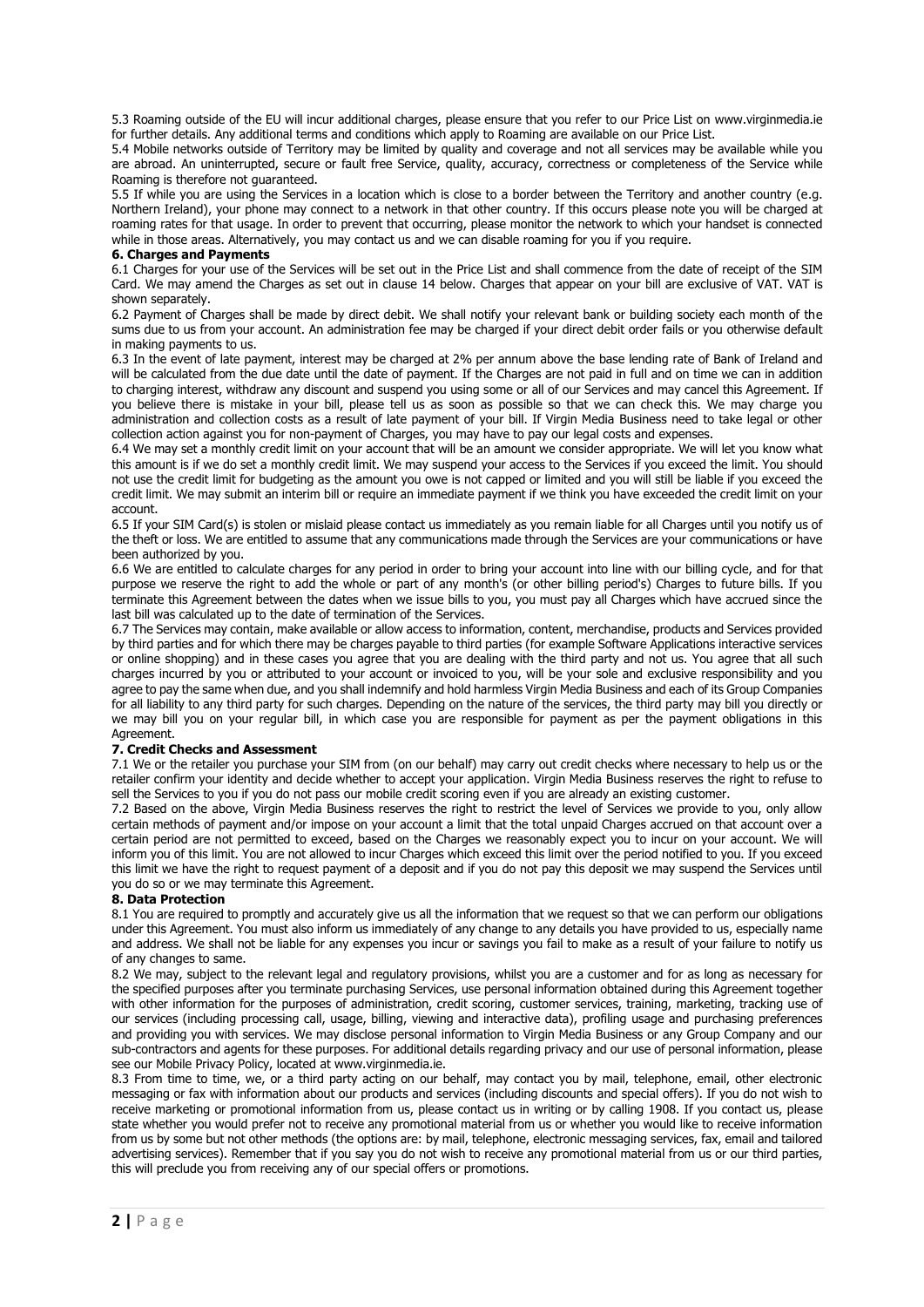8.4 We will only discuss your account with an authorized user designated to us. For internal operational reasons or for training purposes, we may occasionally record or monitor telephone calls that you may make to our Customer Care Department.

8.5 Should you choose to terminate your relationship with us, you agree that we will be free to contact you for marketing purposes post the termination of your contract unless you advise us otherwise. We will contact you within 12 months of the termination of your contract to tell you about products and services that we believe might be of interest to you. You are free to opt out of receiving these communications. If you wish to opt out of these post contract communications please contact us by calling Virgin Media Business Customer Care 1800 923 003, or writing to us at Virgin Media Business, Building P2, East Point Business Park, Clontarf, Dublin 3.

8.6 You acknowledge that we may co-operate with any court, tribunal, regulatory body, police authority or other Competent Authority in any investigations or proceedings concerning you or your use of the Services. This may include disclosing communications transmitted via the Services or other details regarding your use of the Services to such authorities.

### **9. Number Porting**

9.1 If you are transferring your Mobile Number to or from another Operator we direct you to our guidelines on this process on our website www.virginmedia.ie.

# **10. Disputes, Queries & Contacts**

10.1 If you have a query or complaint about our Services that you would like to discuss, you can contact Customer Care by calling Virgin Media Business Customer Care 1800 923 003, by writing to us at Virgin Media Business, Building P2, East Point Business Park, Clontarf, Dublin 3 or by emailing us via the customer care section of our website at www.virginmedia.ie. We will investigate any complaint in accordance with our complaints policy and will contact you with the result. We will always try to resolve your query as quickly as possible.

10.2 If at the end of our Complaints process, you feel your complaint has not been properly deal with, you can choose to contact the Commission for Communications Regulation (ComReg). ComReg is an independent statutory body set up to regulate the industry and to help resolve any problems with the Services we provide and the service you receive. For more information on how to refer a dispute or complaint to ComReg see www.comreg.ie

# **11. Termination & Suspension**

11.1 As well as our other rights under law and in this Agreement, we have the right to terminate this Agreement or suspend our provision of Services to you without notice, and to be compensated by you for any losses or expenses incurred by us, if: (i) you do not make payments to us when they are due or your account limit or credit limit is exceeded;

(ii) where you have breached this Agreement and you fail to remedy the breach within the reasonable time specified by us in our written notice requiring you to do so:

(iii) a voluntary arrangement between you and your creditors is proposed, or a bankruptcy petition is presented, or you enter a personal insolvency arrangement, or a bankruptcy order is made against you or you are sequestrated or in the event of your death or a receiver or trustee is appointed in respect of your estate;

(iv) we have reason to believe that you have provided false, inaccurate or misleading information to us;

(v) you or another person commits, or is suspected in our reasonable opinion of committing, fraud or attempted fraud in connection with the use of the Services (including the use of the Services to commit or attempt to commit fraud); or you or another person damages the Network or puts it at risk;

(vi) you do or allow anything to be done which is in breach of our Acceptable Usage Policy;

(vii); we are legally required to do so;

or

(viii) in our reasonable opinion it is otherwise necessary or desirable to do so.

11.2 Any exercise of our right to suspend the Services shall not exclude our right to later terminate this Agreement. We may refuse to restore the Services to you until we receive an acceptable assurance from you that there will be no further breach.

11.3 If, for reasons outside our control, the provision of the Services to you proves impracticable or no longer possible, as determined in our sole discretion, we may discontinue the provision of the Services to you and refund you any Charges paid in advance by you to us.

11.4 You may cancel this Agreement at any time for any reason by providing at least 30 days' notice in writing subject to payment of all outstanding Charges, or if your Agreement is for a longer period, you may cancel with 30 days' notice in writing subject to payment of any outstanding instalment payments in your Agreement period.

11.5 Termination or suspension of this Agreement for whatever reason may result in the deletion of your remaining voice and email messages as well as all other data, and the disconnection of your telephone numbers, and we will be under no liability to you in respect of such deletion, closure and disconnection.

# **12. Customer Care**

12.1 If you have a Customer Care query about our Services that you would like to discuss, you can contact Customer Care by calling Virgin Media Business Customer Care 1800 923 003, by writing to us at Virgin Media Business, P2 East Point Business Park, Dublin 3 or by emailing us via the customer care section of our website at www.virginmedia.ie.

# **13. Limitation of Liability**

13.1 In performing any obligation under this Agreement our only duty is to exercise the reasonable skill and care of a competent provider of mobile telecommunications services.

13.2 We exclude all liability to you in any way for direct, consequential, special or indirect losses, including but not limited to loss of revenue, profits, loss of business, missed opportunities, loss of goodwill, contracts or anticipated savings or wasted expense, or any loss arising from services or goods that you have procured or ordered while using the Services, or any financial loss or loss of data or corruption of data or liability to third parties for damage, or any general loss on account of the loss of use of the Services, whether arising in tort, contract, equity or otherwise and arising out of or in relation to or in connection with your access to or use of or inability to use the Services, We are not liable for any loss or damage that was not reasonably foreseeable when you entered into the Agreement. Our entire liability to you will be limited to €3,000 or 200% of the Charges paid by you in the previous 12 months, whichever amount is lesser, for each claim or a series of related claims.

13.3 We exclude and disclaim to the fullest extent permitted by law all conditions and warranties, other than those expressly set out in this Agreement, including any warranties implied by Statute if and to the extent that such warranties and conditions implied by Statute can be lawfully excluded.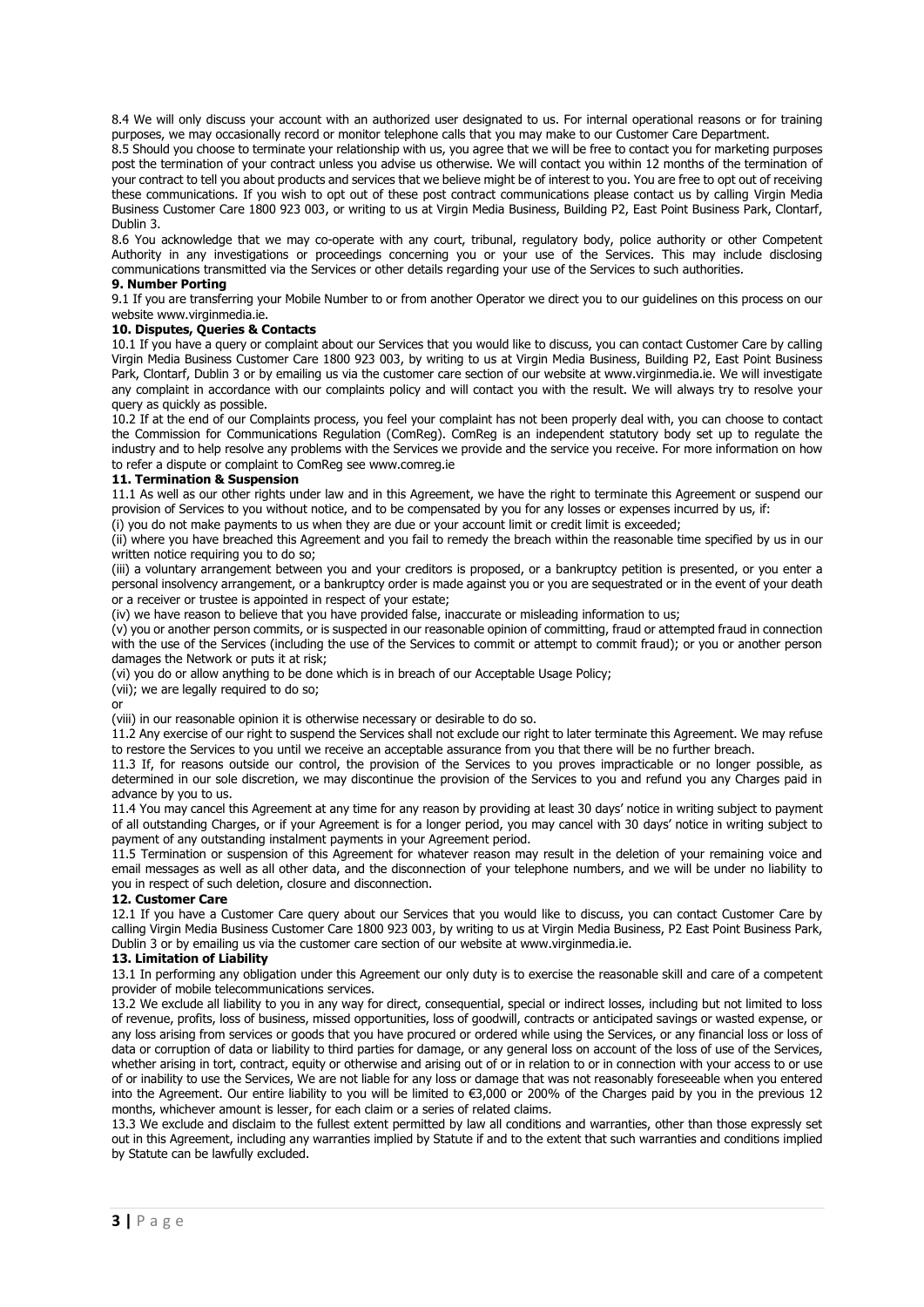13.4 We exclude all liability in respect of the accuracy, performance, completeness, timely delivery, fitness for purpose or legality of any information accessed using the Services, and we exclude all liability of any kind for the transmission, or the reception of, or the failure to transmit, or to receive any material of whatever nature.

13.5 We will not be liable for any loss or damage which arises other than through our negligence or the negligence of our employees, agents or contractors. We do not restrict or exclude liability for death or personal injury resulting from our own act or omission or the acts or omissions of our agents or contractors while acting on our behalf.

13.6 You may be able to use our Services to upload or transmit email or content over the internet or to access third party websites, Content and other material which is branded or provided by third parties, and to acquire goods or services from third parties. We and our Network supplier merely act as the "pipe" transmitting this Content to or from you and do not have any control or exercise any control over this Content, the third parties, or any goods or services they may provide. We therefore have no responsibility or liability to you for these third party sites, their Content, or for any goods or services you may obtain from them. You are responsible for any Content that you upload or transmit.

13.7 You acknowledge that you access the Services at your own risk and that we have no responsibility for any goods, services, information, software or other materials accessed by you whilst using the Services.

13.8 Things beyond our control may affect the quality or availability of the Services, such as power outages and fluctuations in the Network. We do not make any representations as to the accuracy, comprehensiveness, completeness, quality, currency, error-free nature, compatibility, security or fitness for purpose of Services or their content. We will not be liable for any delay or failure to provide the Services, including access to emergency services, or any interruption, disruption or degradation in Services, or any loss of data or corruption of data that is caused by any of the following:

(i) Any act or omission of an underlying carrier, service provider, vendor or other third party, or Customer Device, network or facility failure;

(ii) Customer Device, network or facility upgrade, modification, repair or relocation;

(iii) Force majeure events, defined as any event beyond our control including, but not limited to, an act of God, insurrection or civil disorder, war or military operations, national or local emergency, a serious and sustained power outage or severe Internet disruption, flood, subsidence, or weather conditions of exceptional severity;

(iv) Customer Device, network or facility shortage;

(vi) Any impediment to usage of the Service caused by any third party;

(vii) Any act or omission by you or any person using the Service; or act or omission by you or any person in compliance with this Agreement. We will not be liable for any loss you may incur as a result of someone using your Customer Device, SIM Card, PINs or passwords, with, or without, your knowledge;

(viii) A failure of or defect in any Customer Device; or

(ix) Any other cause that is beyond our control.

13.9 You agree to take responsibility for, and agree to indemnify us completely in respect of, all liabilities, claims and losses incurred by you or us which are in any way connected with your use or misuse of the Services or failure to prevent misuse of the Services by others, or any other breach by you of your obligations under this Agreement. Any misuse by you of the Services or other breach of your obligations under this Agreement will entitle us to suspend the provision of the Services or terminate this Agreement at our discretion. We also reserve the right to take necessary action to protect the Network and our interests and to notify the Commission for Communications Regulations (ComReg) and other relevant authorities where any security incidents or threats or issues arise in connection with the Service or your use of same. If you do not follow any these instructions we provide you we may either suspend or terminate the Services in accordance with Section 11.1.

#### **14. Changing the Terms and Conditions**

14.1 We retain the right to amend, modify or substitute these Terms and Conditions at any time and we will notify you in writing 30 days in advance of doing so. Any such modification, amendment or substitution shall also be posted on our website at www.virginmedia.ie. If you do not object to the modification, amendment or substitution by giving notice to us within 30 days, the new Terms and Conditions shall then become applicable to you.

# **15. Miscellaneous**

15.1 This Agreement is made solely and specifically between and for the benefit of the parties and is not intended to be for the benefit of, and shall not be enforceable by any person who is not named at the date of this Agreement as a party to it, and neither party can declare itself a trustee of the rights under it for the benefit of any third party. The terms of this Agreement will apply jointly and severally to all those agreeing to take Services under this Agreement.

15.2 A reference in this Agreement to a statutory provision will, unless expressly provided otherwise, be interpreted as a reference to such provision as amended or re-enacted. In this Agreement unless the context otherwise requires words in the singular include the plural and vice versa; and words importing any gender include all genders.

15.3 This Agreement represents the entire understanding between you and us in relation to the subject matter herein and supersedes all other agreements or representations made by you or us, whether oral or written.

15.4 Title, ownership rights and intellectual property rights in and to the content accessed using the Services is the property of the applicable content owner and may be protected by applicable copyright or other law. This Agreement gives you no rights to such content.

17.5 No waiver by us of any default that you commit under this Agreement shall operate or be construed as a waiver by us of any future defaults, whether of a like or different character. No granting of time or other forbearance or indulgence by us to you shall in any way releases, discharge or otherwise affect your liability under this Agreement.

15.6 If any provision or part of a provision of this Agreement is held invalid, illegal or unenforceable for any reason, it shall be severed and the rest of the provisions in this Agreement shall continue as if the Agreement had commenced without that provision or part of that provision.

15.7 Unless otherwise specifically agreed by us, you shall be eligible to benefit only from one promotional offer or discount applicable to the Services. Nothing in this Clause shall imply the existence of your right to any promotional offer or discount. 15.8 This Agreement is subject to the laws of the Republic of Ireland.

Unless otherwise detailed in this Agreement, notices given under this Agreement should be delivered by hand or by prepaid first class post or electronic mail either:-

(i) to us: at the address on this Agreement or on the last invoice or to an alternative address notified to you;

(ii) to you: at the address in this Agreement or to an alternative address notified to us or by SMS to your Mobile Number.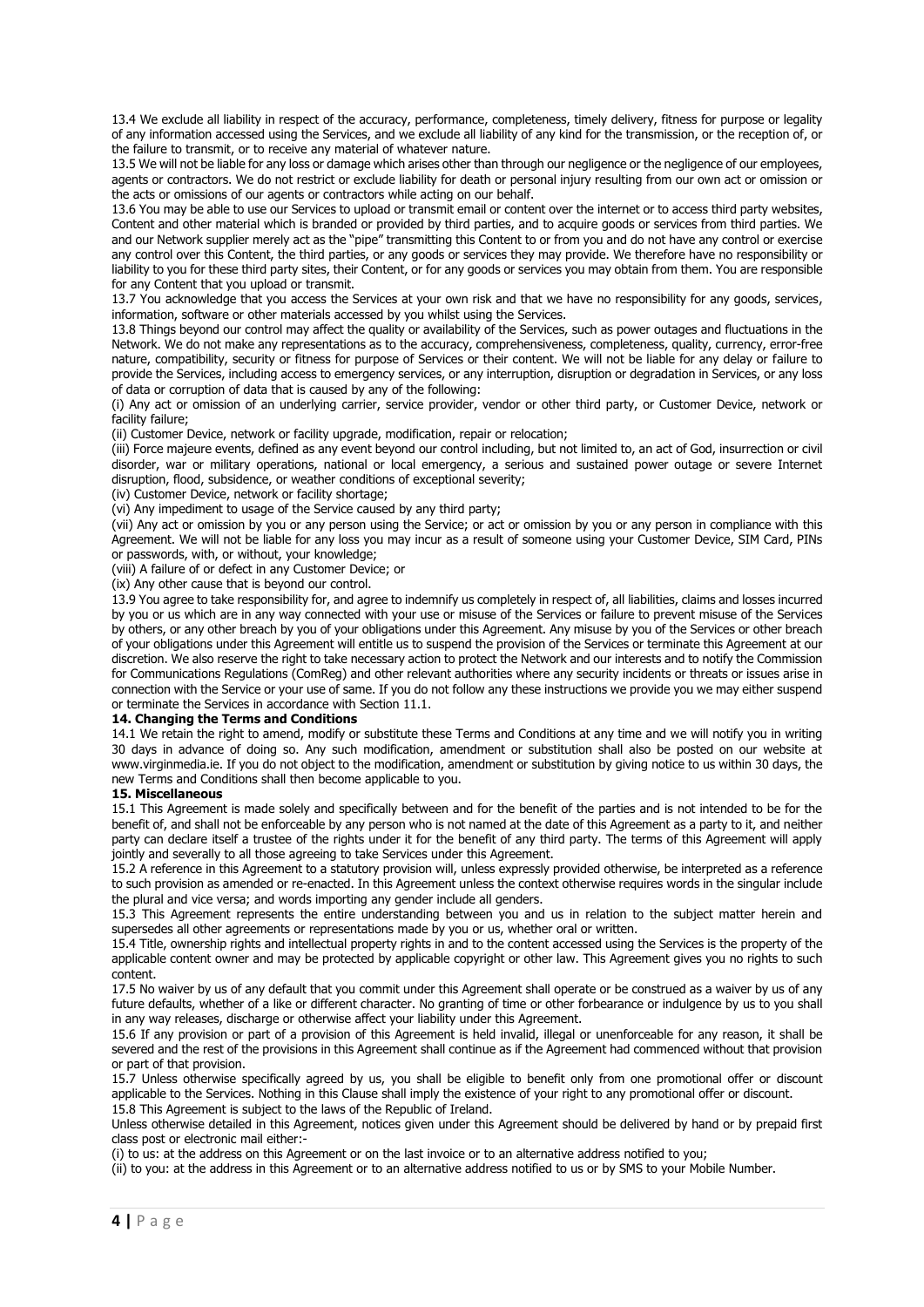15.9 This Agreement is personal to you and therefore it may not be assigned or transferred by you to any other person without our prior written consent. For business reasons we have the right to assign this Agreement together with any associated rights at any time to any company or person.

**Definitions.** 

**"Acceptable Usage Policy"** means any usage policy we issue from time to time in relation to the Services;

**"Account"** means the Subscriber account record held by Virgin Media Business.

**"Additional Services"** means optional Services (for example Roaming, access to Services charged at premium rates which are chargeable at the rates set out in our Price List.

**"Address"** means your business or trading address in the Republic of Ireland.

**"Age Restricted Services"** means any Services that are specified for use by customers of a specified age (usually 18) or over.

**"Agreement"** means the contract between you and us comprising your online order form or your retail or telesales order, the terms and conditions of your particular package, the details in our Price Plan that apply to your Account and these terms and conditions; Additional terms may apply to Additional Services or any promotional or special offers.

**"Charges"** means charges to be paid by you for the Services calculated according to the prices and rates set out in our Price Lists or otherwise notified to you and may cover (without limitation) call and usage charges, fixed periodic charges (if applicable), all reasonable administration charges, and any costs incurred in collecting outstanding payments from you.

**"Content"** means information, images and sounds, communications, software or any other material contained or made available through the Services.

**"Competent Authority"** means the Commission for Communications Regulation (www.comreg.ie) or any successor thereof or any other competent Government department or regulatory body including without limitation any emergency services organisation. **"Customer Device**" means any apparatus or device provided and used by you in order to use the Services.

**"Data Services"** means the service provided to you by us to enable you to gain access to the Internet and certain data services. **"EU"** means the member states of the European Union as amended from time to time;

**"Group Company"** means any holding company or subsidiary of Virgin Media Business, and any subsidiary of any such holding company, from time to time.

**"IMEI":** means International Mobile Equipment Identity, usually abbreviated to IMEI, which stands for the (Usually 15-digit) number that identifies a mobile device.

**"the Internet"** means the global data network comprising interconnected networks using TCP/IP ("Transmission Control Protocol/Internet Protocol").

**"Licence"** means any licence or authorization required by law and granted to us to provide the Services by the Commission for Communications Regulation (www.comreg.ie) or any successor thereof and includes any amendments or modifications made thereto from time to time.

**"Messaging Services"** means the voicemail storage and retrieval service and/or any other type of message storage and retrieval service that we may offer from time to time.

**"MMS"** means Multimedia Messaging Service, a communications technology that allows the exchange of multimedia communications between capable mobile phones.

**"Mobile Subscription"** means your chosen subscription for the Services, which may form part of a Package provided by Virgin Media Business.

**"Mobile Connection"** means the connection to the mobile network provided by Virgin Media Business

**"Mobile Number"** means the ten-digit number that identifies you and that gives you access to the Service.

**"Mobile Products"** means any non-Device goods, such as installation kits for vehicles and other accessories.

**"Network"** means the telecommunication systems and the technical components run by us or any associated company (as principal or agent) for the provision of mobile services under the terms of the Licences;

**"Operator"** means any person to whom a License is granted.

**"Operator's Network"** means a telecommunication systems run by an Operator, other than our Network;

**"Package"** means any package of services selected by you from our mobile telephony, home telephone, Internet and TV services or any replacement or variation (whether under the same name or any other name).

**"Person"** shall include any person, partnership, firm, company or organisation.

**"PIN"** means your Personal Identification Number that allows you to use your SIM Card.

**"Porting"** means the transfer process that allows you to bring your existing Mobile Number to your new Mobile Subscription.

**"Premium Rate Services"** means any services that are listed as Premium in our Price List.

**"Price List"** means the material published and updated by us from time to time, including but not limited to in advertisements, on our websites or in other documentation provided to you, which includes the prices, charges and rates for the Services we offer including the usage rates for the Services.

**"PUK"** means your Personal Unlocking Code.

**"Roaming"** means the Additional Service that allows you to access the Services on a network belonging to another operator, usually in a foreign country.

**"Services"** means the mobile telecommunications service Virgin Media provides through the use of the SIM Card for telephony, voice telephony, Digital Telephony, sending, receiving and delivering mobile data, voice and SMS traffic, except Wi-Fi Spots, which may include Additional Services and Messaging Services where we have agreed to provide same to you, provided to you under this Agreement whether directly from the Network or indirectly by means of an Operator's Network linked to the Network;

**"SIM Card"** means Subscriber Identity Module, a removable card or module which is used in network authentication procedures and contains the international mobile subscriber identity (IMSI) number and other subscriber data, any associated information and intellectual property, which allows access to the Network and which enables the Network to identify the Subscriber.

**"SMS"-** means Short Message Services. For billing purposes, one SMS shall consist of up to 160 characters.

**"Software Applications"** means any software applications and programs downloaded by subscribers to their Customer Devices. **"Subscriber"** means any person who is/are added to the Account and who receives the Services.

**"Territory"** means the Republic of Ireland

**"Us"** or **"We"** means the company named in our agreement with you.

"You" means the Virgin Media Business Customer(s) we make this agreement with and includes a person who we reasonably believe is acting with your authority or knowledge.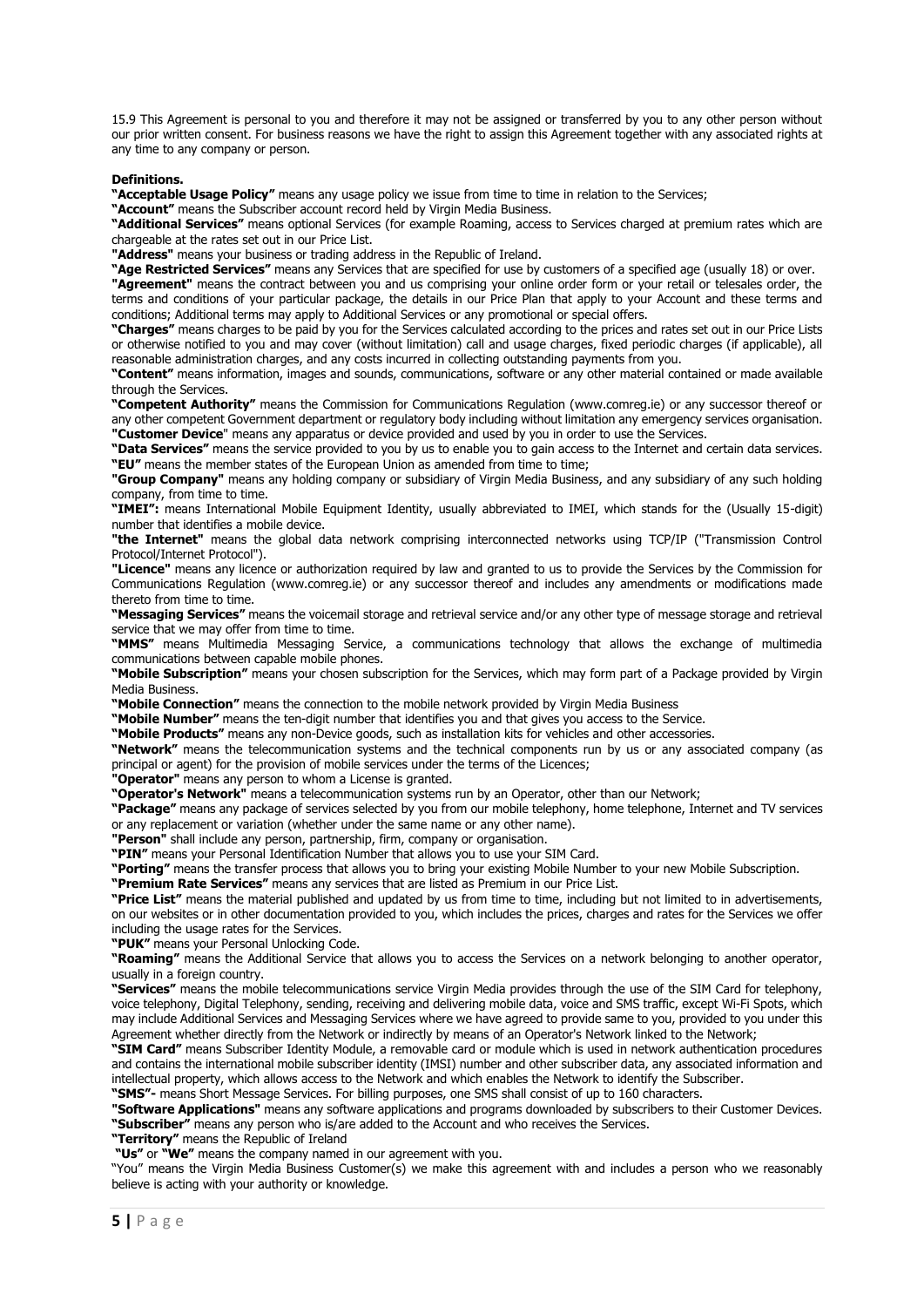### **VIRGIN MEDIA BUSINESS - DEVICES AGREEMENT – Version 10tH May 2018 TERMS & CONDITIONS**

# **Terms and Conditions**

**1. These terms and conditions are entered into between:**

You ("**you**");

Virgin Media Ireland Limited (as the supplier of your Device/s under these terms and conditions) ("Virgin Media Business") **2. The purpose of these terms and conditions**

Your Device/s is supplied to you by Virgin Media Business and is governed by these terms and conditions.

**3. Definitions**

These terms and conditions contain various words which have a certain meaning as set out below:

**"Agreement"** means this contract between You and Virgin Media Business under which you agree to purchase the Device/s through an Instalment method of payment;

**"Device/s"** means the mobile phone, handset and tablet (where applicable) Virgin Media Business sells you under these terms and conditions or a handset and tablet (where applicable) of a similar value (as reasonably determined by Virgin Media Business) and which you purchase through Instalments under this Agreement. A maximum number of 50 Devices are authorised per Agreement. For the avoidance of doubt the "Services" (as defined below) are not included within the meaning of "Device/s".

**"Instalments"** means the repayments you are required to make under this Agreement. The number of Instalments may vary. **"Minimum Term"** means the agreed minimum duration of your Agreement with Virgin Media Business.

**"SIM Only Contract"** means the terms and conditions of service entered into between you and Virgin Mobile and under which Virgin Media Business provides you with the Services.

**"Services"** means the mobile telephone services (including any additional services and messaging services) provided to you by Virgin Media Business under a SIM only Contract. For the avoidance of doubt "Device/s" (as defined above) are not included within the meaning of "Services".

**"We", "us" and "our"** means Virgin Media Ireland Limited with a registered address at Building P2, Eastpoint Business Park, Clontarf, Dublin 3 unless indicated otherwise in these terms and conditions.

#### **4. The duration of this Agreement**

**4.1 Start date**: This Agreement is made on the date on which you confirm acceptance of the terms and conditions of this Agreement, or receipt of delivery of your Device, whichever is the earlier.

**4.2 Duration:** Unless terminated earlier in accordance with the terms of this Agreement the minimum duration of this Agreement is 12 months from the date upon which the first of the 12 Instalments is to be paid unless otherwise stated in documentation we provide you or in your order. If you agree an 18 month contract then there shall be 18 instalments, 24 instalments for a 24 month contract and so on.

## **5. Making payments**

**5.1 Advance Payment**: you may be required to make an advance payment for the Device/s under this Agreement (the "Advance Payment").

**5.2 Instalments under this Agreement**: you must make equal Instalments and a final Instalment to cover any outstanding amount under this Agreement, as outlined in your Schedule (see clause 5.3 below). The first Instalment will be payable on the date set by Virgin Media Business.

**5.3 Your payments schedule (the "Schedule")**: a Schedule detailing the amounts due for payment under this Agreement will be available online by registering and logging into your account on your Business Mobile Admin Portal.

**5.4 Payment in full**: you must pay the amounts shown on the Schedule within 14 days of the dates shown by direct debit from a suitable bank account. If you do not pay the outstanding amounts in full and on time Virgin Media Business may block your use of the Services under your SIM only Contract and we may terminate this Agreement and your SIM only Contract by giving you the required statutory default notice in writing. Please let Virgin Media Business know as soon as possible if you think there is a mistake in your Schedule so that Virgin Media Business can check this.

**5.5 Late payment**: If you do not make your payments on time we may withdraw any discount we may have given to you for payment in advance or for any other reason.

**5.6 Other Charges**: In respect of the Services (but excluding the Device(s)), we may charge you for the following, in advance or otherwise, where applicable, including but not limited to: usage charges, cancellation charges, paper bill fee, itemisation fee and other miscellaneous Charges. If you want to change any of the Services agreed to, we may charge you a reasonable administration fee. Any such fees will appear on our website or in the other documentation that we provide to you. To the extent permissible by law, we may charge you a fee for not using a particular payment method or provide you with a discount for using a particular payment method.

# **6. Your Device/s**

**6.1 Implied terms**: This Agreement does not affect or exclude any term implied by law unless expressly stated. The legal title in the Device/s, including the risk of damage to or loss of the Device/s passes to you at the time the Device/s is delivered to you (subject to payment).

**6.2 Device/s warranty**: Your Device/s will be covered by a warranty provided by the manufacturer. Please see your manufacturer's warranty for more information. To the extent that repairs that are not covered by a manufacturer's warranty are performed by Virgin Media Business or an authorised repair partner on your Device/s, you shall compensate Virgin Media Business for any costs incurred in carrying out such repairs.

#### **7. Returns and Withdrawal rights**

**7.1 Returning Devices** You will be responsible for any damage and reduced value of the Device as a result of your opening, testing or using the Device.

**7.2 Withdrawal rights:** You may cancel this Agreement at any time with 30 days prior notice in writing for any reason subject to payment of all outstanding Instalments and Charges (if applicable) in respect of the Services and Devices and your Agreement. **8. Your right to end this Agreement**

**8.1** You can end this Agreement early by exercising your right to discharge all of the outstanding instalments under this Agreement. **9. Virgin Media Business's right to suspend or end this Agreement**

9.1 As well as the consequences for you if you miss payments under this Agreement, Virgin Media Business may suspend or end this Agreement and require you to discharge any charges which are due, by giving any required statutory default notice in writing, if you: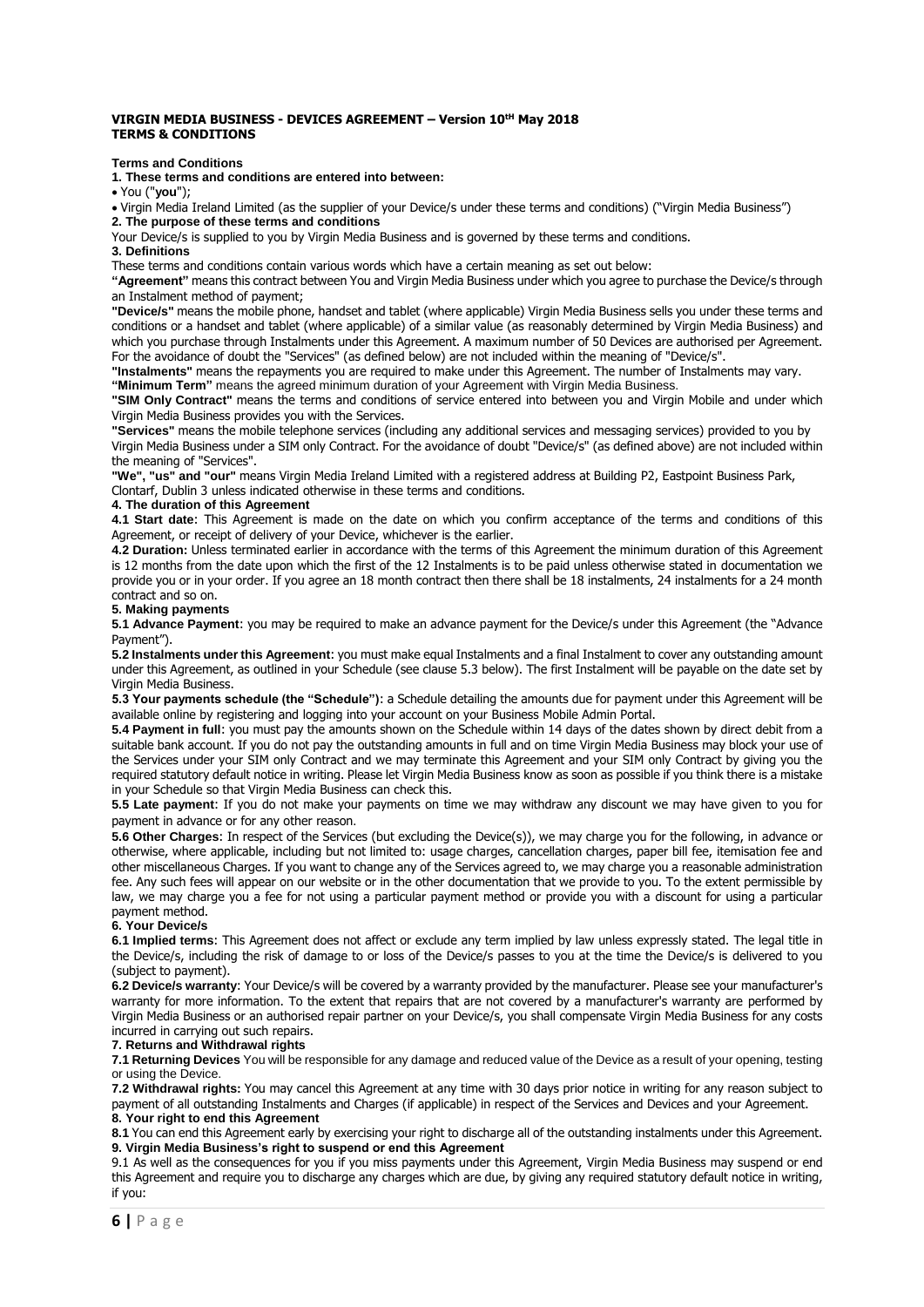a) fail to pay any Instalments, fees, charges or other amounts due under this Agreement and/or any amounts due under your SIM only Contract on the dates they are due;

b) breach this Agreement or your SIM only Contract in any other material way;

c) (in the case of a breach which can be remedied) you do not remedy a breach under (a) – (b) above within the period specified in a default or similar notice we send you; or

d) become bankrupt or unable to pay your debts or if an interim order in bankruptcy is presented or made, or you become apparently insolvent, have a proposal for a voluntary arrangement made in relation to you;

e) die; or

f) are convicted of an offence involving dishonesty.

**10. What happens if this Agreement is terminated:** you should be aware that if you terminate this, your SIM only Contract will not be automatically terminated and will remain in full force and effect. You will be required to discharge any Instalments, fees, charges due under this Agreement in full without delay and, in any event, no later than 30 days after you give Virgin Media Business notice in accordance with this Agreement. If you terminate this Agreement, you must pay all outstanding Instalments on your Device/s in full.

**11. What happens if your SIM only Contract is terminated**: you will not be able to use the Services and will be required to pay Virgin Media Business all unpaid call and other usage and administration charges in accordance with your SIM only Contract. Virgin Media Business will also treat that as notice from you to terminate this Device Agreement and will have the right to require you to pay all outstanding Instalments under this Agreement immediately in full without delay, in any event, no later than 30 days after you gave Virgin Media Business notice to end your SIM only Contract. Virgin Media Business will give you notice of our intention to do this. In the event that Virgin Media Business is unable to perform its obligations under the SIM only Contract for any reason, such non-performance will not give you the right to terminate or modify this Agreement and will remain in full force and effect. **12. Changes to this Agreement**

VM may change this Agreement at any time for security, legal or regulatory reasons. Virgin Media Business will notify you at least one month in advance of any change coming into effect.

**13. Liability 13.1** In performing any obligation under this Agreement our only duty is to exercise the reasonable skill and care of a competent provider of telecommunications and television services.

**13.2 Exclusions**: we exclude all liability to you in any way for:

(a) any losses where we are not at fault;

(b) any loss of income, business or profits; or

(c) any losses or damages which were not reasonably foreseeable when we entered into this Agreement

**13.3** Nothing in this Agreement removes or limits our liability for death or personal injury caused by our negligence, or for any fraudulent misrepresentations we make

**13.4 Things beyond our control**: we will not be liable to you if we are unable to perform any of our obligations under this Agreement because of something beyond our control. Such factors may include, but will not be limited to, acts of God, industrial action, war, terrorist act, governmental action, any act or decision made by court of competent jurisdiction, or delay, default or failure by a third party supplier or network operator.

# **14. Your details and how we look after them.**

**14.1 How we use your data**: we may use and share your information, information relating to your Agreement and other information about you available to us (a) to identify you and consider your application for credit scoring, (b) to help us make informed business decisions, (c) to inform you about Virgin group products and services and (d) with any person within or outside of the European Economic Area to whom we (or our successors) transfer all or part of or an interest in respect of any of our rights or responsibilities under this Agreement. This could also involve the transfer of your information to a debt collection agency (see clause 5.6 above). We will otherwise never pass your information to anyone else outside of the Virgin group, except where we have your permission, where we are required or permitted to do so by law, to other companies who provide a service to us and any successors in title to our business.

**14.2 Recording**: We may monitor and record calls made to or by Virgin Media Business for monitoring and training purposes to and improve the services we offer. If your order is made through telesales this will be kept as a record of acceptance of the Agreement terms and conditions

**14.3 Credit check**: Virgin Media Business reserves the right to refuse to sell the Services to you if you do not pass our mobile credit scoring even if you are already an existing customer. We may carry out credit checks where necessary to help us confirm your identity and decide whether to accept your application. Based on the above, Virgin Media Business reserves the right to restrict the level of Devices we provide to you and only allow certain methods of payment .This information may also be used for debt tracing and the prevention of money laundering as well as the management of your account.

**14.4 Fraud protection**: if false or inaccurate information is provided and fraud is identified or suspected, details may be passed to fraud prevention agencies. Law enforcement agencies may access and use this information. We and other organisations may also access and use this information to prevent fraud and money laundering. We and other organisations may access and use from other countries the information recorded by fraud prevention agencies.

**14.5 Insurance administrators**: if you have taken mobile insurance to cover your Device/s from Virgin Media Business, you give Virgin Mobile consent to provide your personal information to the policy administrators. Please refer to your insurance policy documents for full details on how they will use your data. Where you have received a replacement Device/s of any make or model through any insurance claim, you must inform Virgin Mobile within 14 days of receipt of your replacement Device/s.

**14.6 Marketing consent**: we may also, subject to your consent, use personal information obtained through the course of this Agreement to contact you with information about special offers and rewards (this may include special offers of other carefully selected companies). We may also disclose your personal information to other Virgin group companies so that they can contact you with information about their products and services where you have given us consent to do so. But don't worry, we won't share your details with companies outside the Virgin group for marketing purposes without your consent.

#### **15. Disputes, Queries & Contacts**

**15.1** If you have a query or complaint that you would like to discuss, you can contact Customer Care by calling Virgin Media Business Customer Care 1800 923 003, by writing to us at Virgin Media Business, P2 East Point Business Park, Dublin 3 or by emailing us via the Business customer care section of our website at www.virginmedia.ie. We will investigate any complaint in accordance with our complaints policy and will contact you with the result. We will always try to resolve your query as quickly as possible.